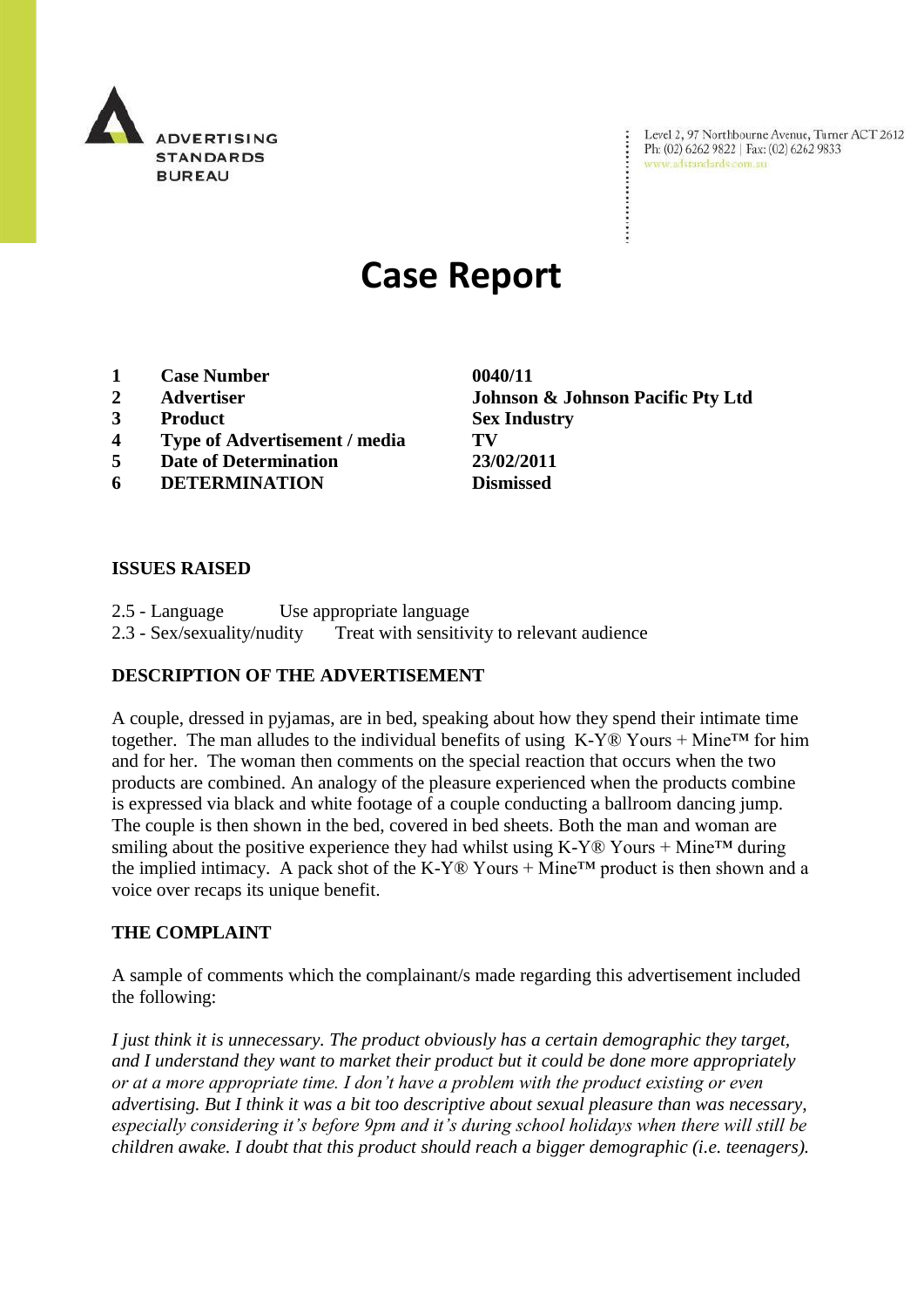*And to be honest I do not need or want to know about what turns people on sexually. Think of a smarter way to advertise.*

*The advertisement was shown during Law & Order SVU which is about sex crimes. Completely inappropriate and offensive to advertise this sort of product during a show of this nature.*

*I do believe that this product has the right to advertise, however I believe that the way they are advertising this product is inappropriate. This advertisement was on at 8.30pm which is a family time slot hence I am watching TV with my family. This advertisement makes me and my family feel uncomfortable. I believe that a sexual relationship has a significant degree of privacy and is an intimate relationship that is not to be shared with the people who I am watching TV with. When the couple on TV explain their sexual relations, I feel as though they are disrespecting the privacy I hold for a sexual relationship. Furthermore, I try to choose TV shows that do not have sexual content and I do not believe that I should be exposed to it by default with the advertisements within this show.* 

*Having people involved in a sexual act advertising a sexual enhancement jelly is totally inappropriate at such an early hour in the evening. It was very explicit and blatant, and should not be on around 8 pm. Maybe after 11.30 pm but not when kids are up. It's obvious what it's for and about and on too early for that sort of advertising.*

*The advertisement is for a sexual lubricant which I think is distasteful and does not need to be advertised on TV. The ad was also repeated the next night.*

*Highly offensive and too explicit for TV.*

## **THE ADVERTISER'S RESPONSE**

Comments which the advertiser made in response to the complainant/s regarding this advertisement include the following:

*Relevant sections of the AANA Advertiser Code of Ethics (the Code)*

*Your letters refer to the following sections of the Code:*

*(a) Section 2.3 – "Advertising or marketing communications shall treat sex, sexuality and nudity with sensitivity to the relevant audience and where appropriate, the relevant programme time zone."*

*(b) Section 2.5 – "Advertising or marketing communications shall only use language which is appropriate in the circumstances and strong or obscene language shall be avoided." Response to complaint*

*The complainant has complained that the ad was too descriptive and not shown in an appropriate time slot as it was before 9.00pm.*

*In reference to the complaint about sexual intercourse, we note Section 2.3 of the Code impliedly permits use of sexual content in advertising, provided certain conditions are met. The advertiser maintains that, in accordance with this Code, the subject of sex has been treated with sensitivity and with respect to the relevant audience. The actors portray mature couples in loving relationships and all references to the act of sex are implied, rather than overt.*

*Further to this, both television advertisements created for K-Y® Yours + Mine™ are intended for mature audiences and have been assigned "M" ratings by Commercials Advice Pty Limited (CAD). According to this designation, these ads are deemed suitable for persons*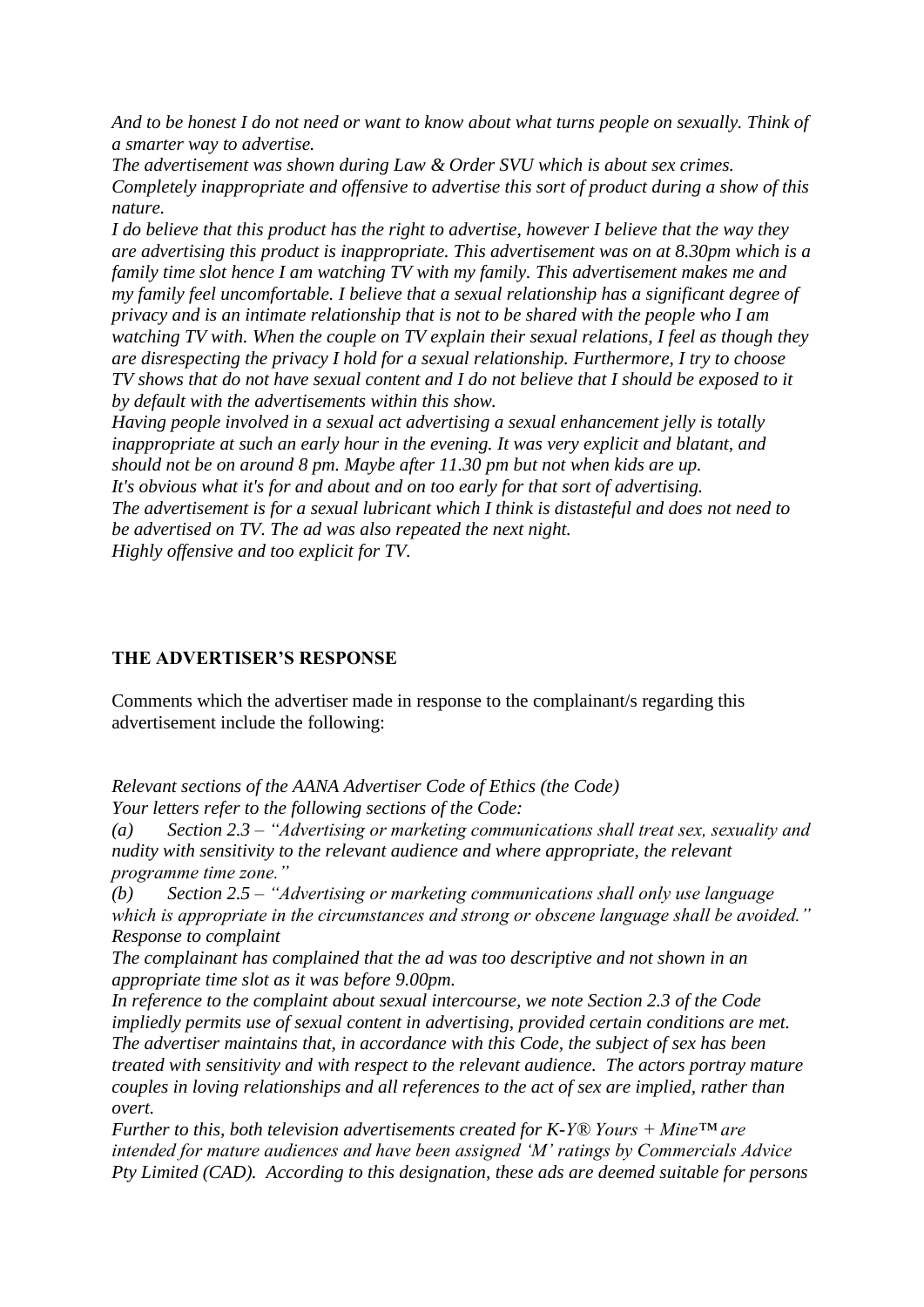*aged 15 years and over, and as such, were aired exclusively during the hours specified by CAD as defined below (except during Preschool (P) and Children (C) programs or adjacent to P or C periods):* 

- *Weekdays (schooldays):* 
	- *8.30pm–5.00am (see Note 1)*
	- *12 noon–3.00pm (see Note 2)*
- *Weekdays (school holidays) & Weekends:* 
	- *8.30pm–5.00am (see Note 1)*

*Note 1: not in G or PG programs or sport starting at or continuing past 8.30pm. If the program continues past 10.30pm, this restriction ceases to apply.* 

*Note 2: see Clause 2.10.3 of the Code of Practice for time zone difference adjustment. The language used in the advertisements was not strong or obscene and was, as shown above, appropriate to the time zone.* 

*Accordingly, we submit that the advertisements complied with Sections 2.3 and 2.5 of the Code.* 

*Response to complaint:*

*We acknowledge the complaint made by the complainant in relation to television advertisements for K-Y® Yours + Mine™ which aired during the show Law & Order SVU. Both the advertiser and its designated media agency accept responsibility for this oversight and will endeavour to ensure that in the future, no such advertising appears during programs that contain sexual violence or crimes of a sexual nature. Response to complaint:*

*In reference to the objections made by the complainant, we refer to the two advertisements for K-Y® Yours + Mine™ provided to the ASB. Please note that neither advertisement makes mention of the words "vagina" or "penis".* 

*In accordance with Section 2.3 of the Code, we maintain that the subject of sex has been treated with sensitivity and with respect to the relevant audience. The actors portray mature couples in loving relationships and all references to the act of sex are implied, rather than overt.*

*The complainant claims that it was not appropriate to advertise at 8.30pm as this is a "family time slot". The claim is not supported by the classification of time slots by Commercials Advice Pty Limited (CAD). Both television advertisements are intended for mature audiences and were assigned "M" ratings by CAD. According to this designation, these ads are deemed suitable for persons aged 15 years and over, and as such, were aired exclusively during the hours specified by CAD as defined below (except during Preschool (P) and Children (C) programs or adjacent to P or C periods):* 

*• Weekdays (schooldays):* 

- *8.30pm–5.00am (see Note 1)*
- *12 noon–3.00pm (see Note 2)*
- *Weekdays (school holidays) & Weekends:* 
	- *8.30pm–5.00am (see Note 1)*

*Note 1: not in G or PG programs or sport starting at or continuing past 8.30pm. If the program continues past 10.30pm, this restriction ceases to apply.* 

*Note 2: see Clause 2.10.3 of the Code of Practice for time zone difference adjustment. The language used in the advertisements was not strong or obscene and was, as shown above, appropriate to the time zone.* 

*Accordingly, we submit that the advertisements complied with Sections 2.3 and 2.5 of the Code.*

*Response to complaint:*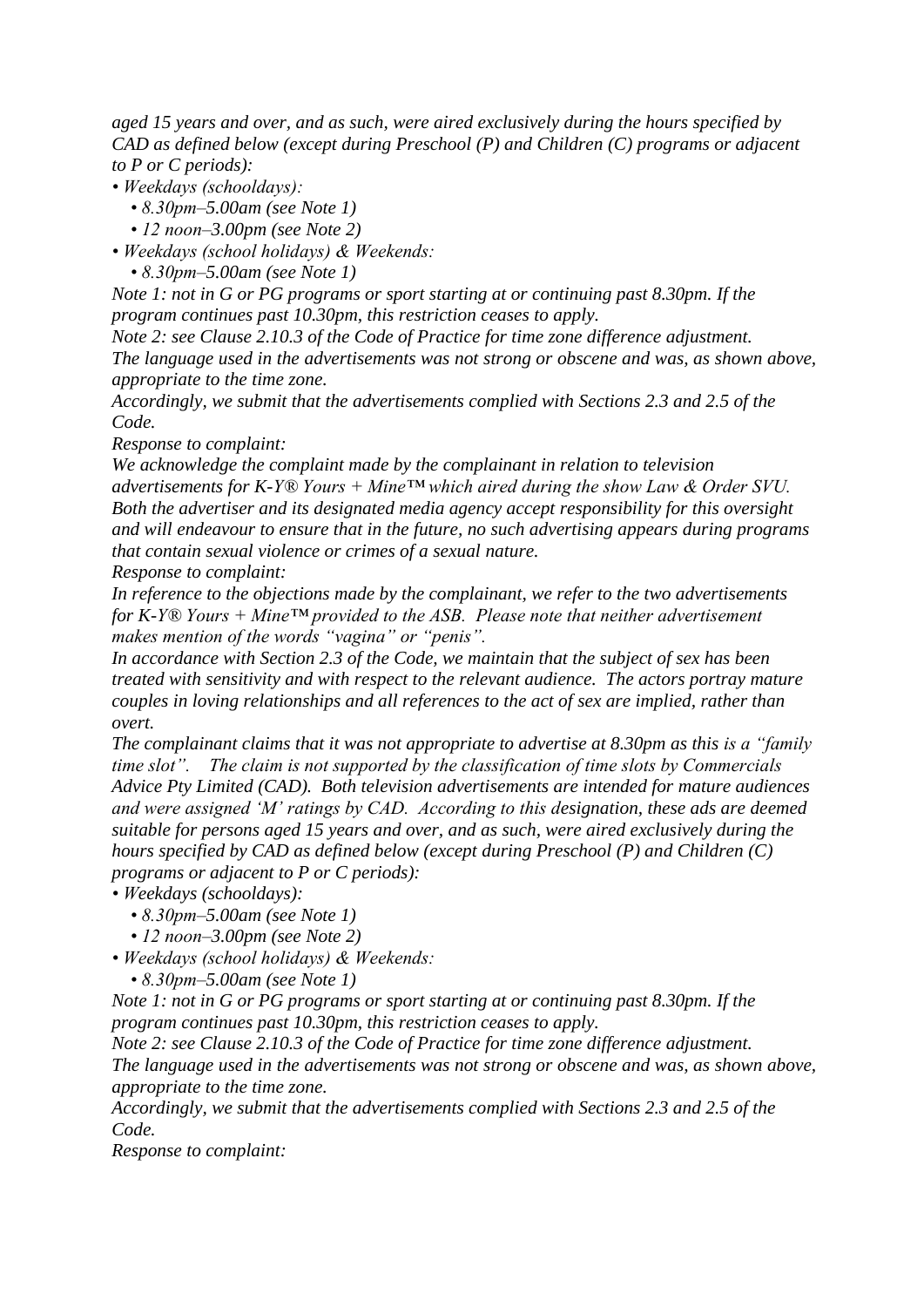*The complainant states that the people portrayed in the advertising were "involved in a sexual act" and it was "very explicit and blatant". As the advertisements show, those statements are not correct.* 

*The advertiser maintains that, in accordance with this Code, the subject of sex has been treated with sensitivity and with respect to the relevant audience. The actors portray mature couples in loving relationships and all references to the act of sex are implied, rather than overt.*

*The complainant states that advertisements for K-Y® Yours +Mine™ were aired on Channel 7 at "around 8pm" on either "Bones" or "Castle" and this was an inappropriate timeslot. We do not believe the advertisements were shown before 8.30pm. According to our records the advertisements were shown on "Bones" between 9.30pm and 10.30pm and on "Castle" between 9.30pm and 10.30pm and between 10.30 and 11.30pm.* 

*Both ads for this product are intended for mature audiences and have been assigned "M" ratings by Commercials Advice Pty Limited (CAD). According to this designation, these ads are deemed suitable for persons aged 15 years and over, and as such, were aired exclusively during the hours specified by CAD as defined below (except during Preschool (P) and Children (C) programs or adjacent to P or C periods):*

*• Weekdays (schooldays):* 

 *• 8.30pm–5.00am (see Note 1)* 

 *• 12 noon–3.00pm (see Note 2)* 

*• Weekdays (school holidays) & Weekends:* 

 *• 8.30pm–5.00am (see Note 1)* 

*Note 1: not in G or PG programs or sport starting at or continuing past 8.30pm. If the program continues past 10.30pm, this restriction ceases to apply.* 

*Note 2: see Clause 2.10.3 of the Code of Practice for time zone difference adjustment. The language used in the advertisements was not strong or obscene and was, as shown above, appropriate to the time zone.* 

*Accordingly, we submit that the advertisements complied with the Code and in particular Sections 2.3 and 2.5 of the Code.* 

*In response to the complaint made anonymously as aired on Channel 7 at 8:30pm An anonymous complaint states that advertisements for K-Y® Yours +Mine™ were aired on Channel 7 at an inappropriate timeslot. According to the complaint, that was at 8.30pm. Both ads for this product are intended for mature audiences and have been assigned "M" ratings by Commercials Advice Pty Limited (CAD). According to this designation, these ads are deemed suitable for persons aged 15 years and over, and as such, were aired exclusively during the hours specified by CAD as defined below (except during Preschool (P) and Children (C) programs or adjacent to P or C periods):*

*• Weekdays (schooldays):* 

- *8.30pm–5.00am (see Note 1)*
- *12 noon–3.00pm (see Note 2)*

*• Weekdays (school holidays) & Weekends:* 

 *• 8.30pm–5.00am (see Note 1)* 

*Note 1: not in G or PG programs or sport starting at or continuing past 8.30pm. If the program continues past 10.30pm, this restriction ceases to apply.* 

*Note 2: see Clause 2.10.3 of the Code of Practice for time zone difference adjustment. The advertiser maintains that, in accordance with this Code, the subject of sex has been treated with sensitivity and with respect to the relevant audience. The actors portray mature couples in loving relationships and all references to the act of sex are implied, rather than overt.*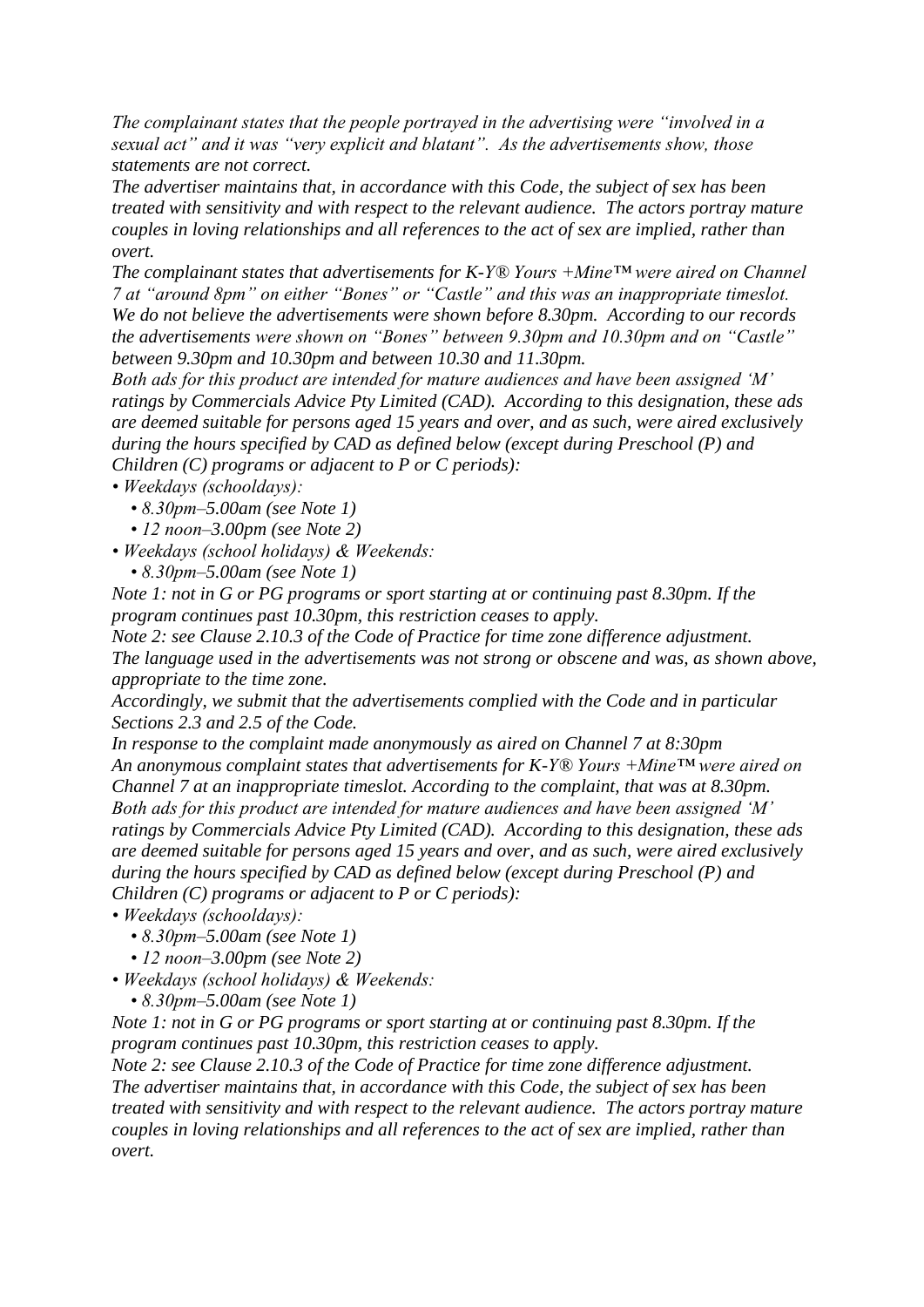*The language used in the advertisements was not strong or obscene and was, as shown above, appropriate to the time zone.* 

*Accordingly, we submit that the advertisements complied with the Code and in particular Sections 2.3 and 2.5 of the Code.* 

*Response to complaint:*

*The complainant notes that she may have misheard the dialogue in the advertisement. We confirm this to be the case and have provided the correct dialogue as set out in the attached scripts. The advertiser maintains that, in accordance with the Code, the subject of sex has been treated with sensitivity and with respect to the relevant audience. The actors portray mature couples in loving relationships and all references to the act of sex are implied, rather than overt.*

*The complainant expresses objection to the timeslot during which the advertisement was shown.*

*We note that the two television advertisements created for K-Y® Yours + Mine™ are intended for mature audiences and have been assigned "M" ratings by Commercials Advice Pty Limited (CAD). According to this designation, these ads are deemed suitable for persons aged 15 years and over, and as such, were aired exclusively during the hours specified by CAD as defined below (except during Preschool (P) and Children (C) programs or adjacent to P or C periods):*

- *Weekdays (schooldays):* 
	- *8.30pm–5.00am (see Note 1)*
	- *12 noon–3.00pm (see Note 2)*

*• Weekdays (school holidays) & Weekends:* 

 *• 8.30pm–5.00am (see Note 1)* 

*Note 1: not in G or PG programs or sport starting at or continuing past 8.30pm. If the program continues past 10.30pm, this restriction ceases to apply.* 

*Note 2: see Clause 2.10.3 of the Code of Practice for time zone difference adjustment. The complainant objects to the advertisement being shown between 9.30 pm and 10.30pm and because it was shown between those times during "Antiques Roadshow" which has a* 

*"G" rating. As set out above, the advertisement was shown during a time slot defined and approved by CAD (i.e. after 8.30pm) and as Antiques Roadshow started at 9.30pm the advertisements complied with the CAD classification. Additionally, Section 2.3 states that the advertisement shall treat sex with sensitivity to the relevant audience and "where appropriate, the relevant programme time zone." Given that the show started at 9.30pm, we submit that the advertisement was shown in a relevant time zone.* 

*The language used in the advertisements was not strong or obscene and was, as shown above, appropriate to the time zone.* 

*Accordingly, we submit that the advertisements complied with the Code and, in particular, Sections 2.3 and 2.5 of the Code.* 

*Finally, the complainant expresses concern over the appearance of advertising for K-Y® Yours + Mine™ on the website www.kidspot.com.au. The advertiser would like to clarify that kidspot.com.au is a parent"s resource and intended for use by mature audiences, in particular mothers. Furthermore, the advertising that appears on this site is static, depicting only imagery of the product, packaging and brand slogan.* 

*Conclusion*

*For the reasons set out above we disagree that the advertisements were "inappropriate" or shown at an inappropriate time on television or inappropriately advertised online. We remain satisfied that the advertisements comply in all respects with the provisions of the AANA Code of Ethics (including the Codes incorporated therein), and in particular Sections 2.3 and 2.5 of the Code.*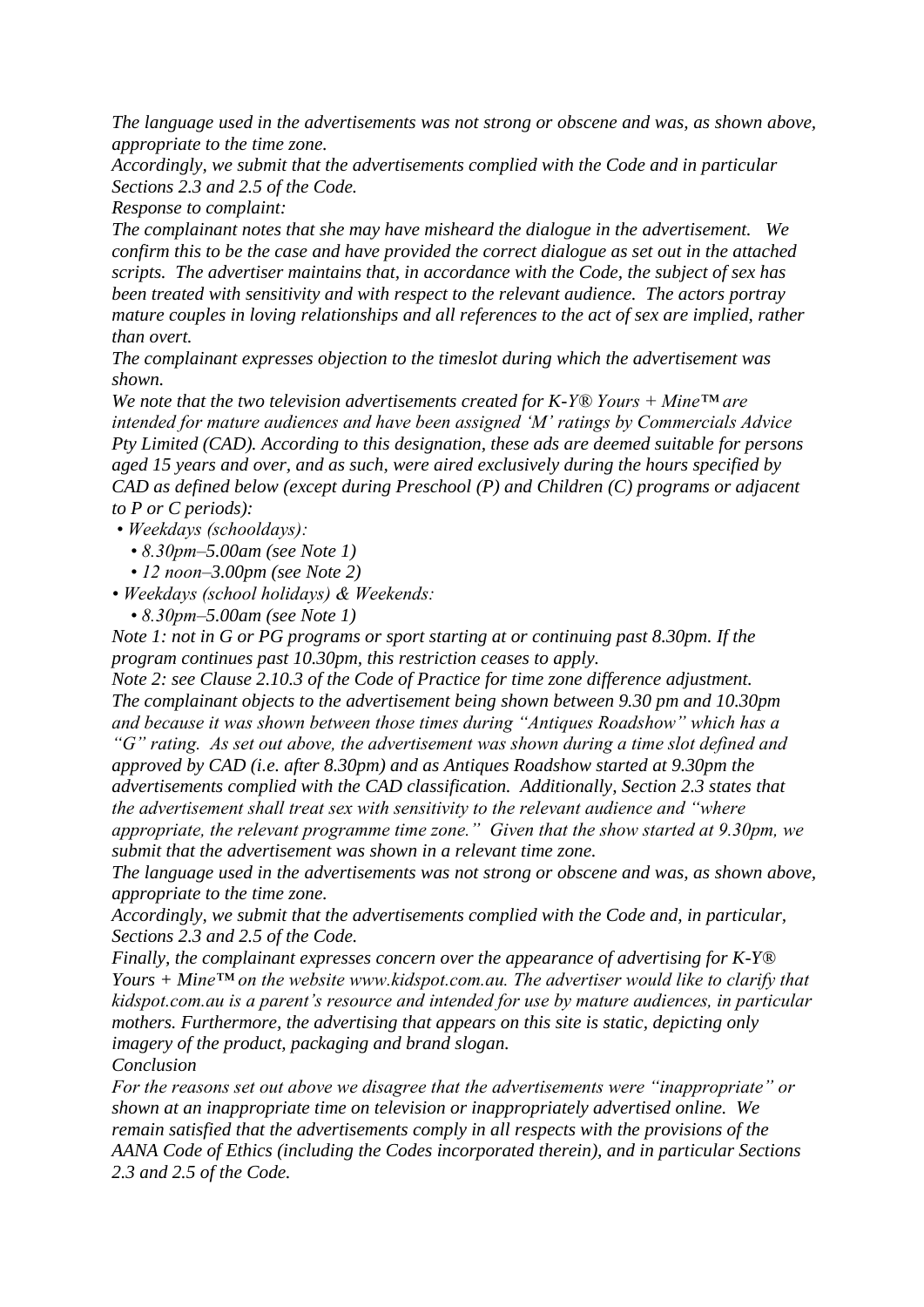*We respectfully ask the Advertising Standards Board to set aside these complaints.*

## **THE DETERMINATION**

The Advertising Standards Board ("Board") considered whether this advertisement breaches Section 2 of the Advertiser Code of Ethics (the "Code").

The Board noted complainants' concerns that the advertisement is offensive, shown at inappropriate times and features inappropriate sexual language.

The Board reviewed the advertisement and noted the advertiser"s response.

The Board then considered whether the advertisement was in breach of section 2.3 of the Code. Section 2.3 of the Code states: "Advertising or Marketing Communications shall treat sex, sexuality and nudity with sensitivity to the relevant audience and, where appropriate, the relevant programme time zone".

The Board noted the advertisement features a couple in bed together speaking about how KY Jelly enhances their relationship. The Board noted that the advertiser is currently able to advertise their product, provided that such advertisements are within the Code.

The Board noted that there is no nudity in the advertisement and that the references to sex are discreet and no actual sex related words are used. The Board noted that when the couple described how the KY Jelly works, an image of a couple dancing is shown accompanied by crescendo music, which the Board considered to be mild innuendo.

The Board noted that the advertisement has been classified M by CAD and that the advertisement was placed in M rated timeslots. The Board noted the advertiser's response that they will try to ensure the advertisement is not placed in programming which contains sex related crimes.

The Board noted that whilst some members of the community would prefer that this product not be advertised on television, and would feel the advertisement is inappropriate, the Board considered that the advertisement was mildly suggestive and not likely to be offensive to most of the community viewing M rated material.

The Board determined that the advertisement did treat sex, sexuality and nudity with sensitivity to the relevant audience and that it did not breach section 2.3 of the Code.

The Board then considered whether the advertisement was in breach of section 2.5 of the Code. Section 2.5 of the Code states: "Advertising or Marketing Communications shall only